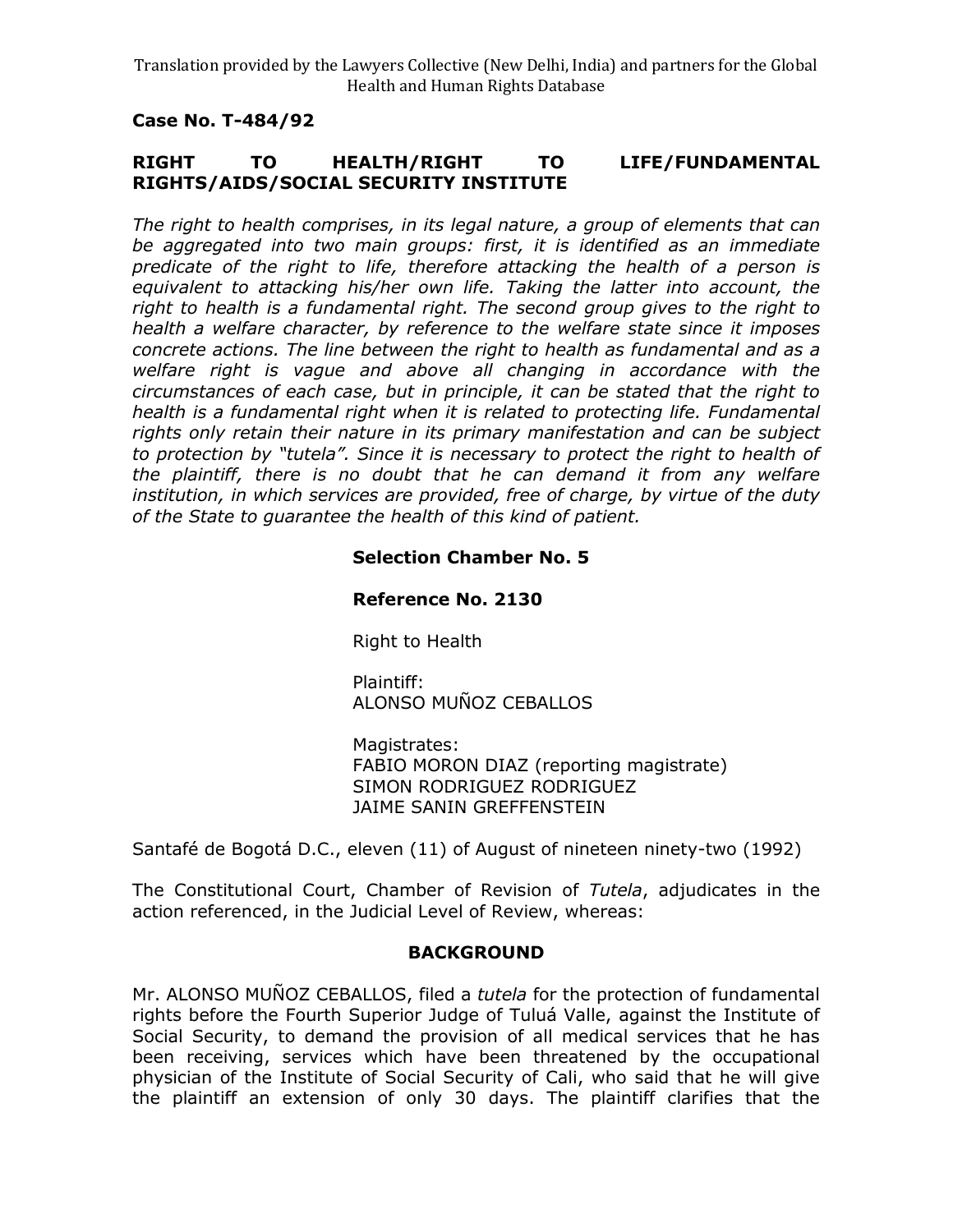directors of the Institute of Social Security of Tuluá gave him an extension of 180 days, and from then on, he requests that his situation be defined, by stating if he does or does not have a right to the protection of his health. The physician of the institution of Tuluá said that the plaintiff has the right to be indemnified and to the provision of health care services by the Institute of Social Security, due to the seriousness of the illness of which he is affected.

The plaintiff, states that when he got the illness (HIV positive) he was already covered by Social Security.

Likewise, he stated that he has not filed other *tutela* based on the same facts and rights requested to be protected.

# **JUDICIAL DETERMINATIONS**

The Fourth Superior Judge of Tuluá Valle, in a ruling of March twenty five (25) of nineteen ninety-two (1992), ruled in the *tutela* filed by Mr. ALONSO MUÑOZ CEBALLOS by adjudicating: "FIRST. TO ORDER the Institute of Social Security to continue to provide to Mr. ALONSO MUÑOZ CEBALLOS the health care services that he has been receiving to date, while this entity or the competent authority decides the substantive issues of the action to be filed by the plaintiff." "SECOND. To prevent the plaintiff ALONSO MUÑOZ CEBALLOS from filing a corresponding action of particular interest before the Institute of Social Security and/or the administrative action before the ADMINISTRATIVE COURT OF VALLE, within the next four (4) months counted from the notification of this ruling. The plaintiff must prove that he has complied with this legal requirement by submitting the recognition of his legal right to the disability pension duly sealed by the competent authority. On the contrary, if the lawsuit is not filed within the abovementioned term, the effects of the first point will cease, this is the provision of the health care services by the Institute of Social Services (Decree 2591 of 1991, article 8)", subject to the following reasons:

- That he is competent to revise the *tutela* "taking into account that the threat to the provision of the health care service stated by the plaintiff, it has been providing in the city of Tuluá".
- That in the "tutela as a transitory mechanism is not controverting fundamental rights but rights with origin or legal rank arising from the contractual relation between Mr. ALONSO MUÑOZ CEBALLOS as user and the public entity, meaning the Institute of Social Security".
- That the "judge of *tutela* cannot declare rights or obligations arising from positive law, as in this case, since for that the competent authority is the Administrative Court, but from the evidence provided, it is deducted a threat to the provision of the health care services that are still provided to the plaintiff by the Institute of Social Security (see page 8 of the principal book about the extension of services). This means that the judge of *tutela* must consider the request as a transitory mechanism to prevent an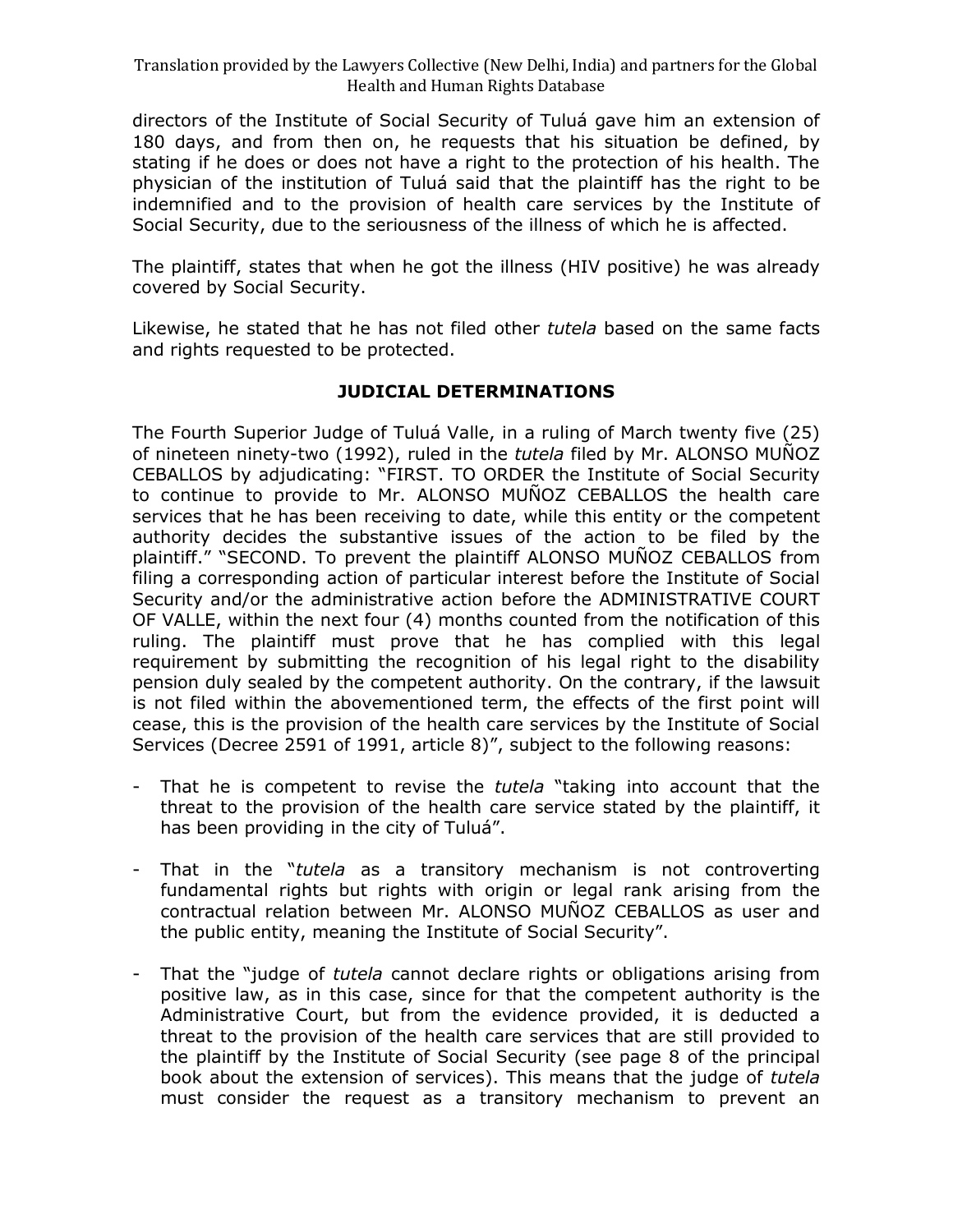irreparable harm that will lead to the full stop of the provision of the health care services that the plaintiff requires, while it is defined by the competent judicial or administrative authority if the premises established by the law for declaring in his favor the disability pension stated in the Decree 758 of April 11, 1990, in accordance with the origin of the illness, type of disability and number of weeks contributed by the plaintiff".

- That "it is imperative that the court fully protects the right to health care assistance that the plaintiff has been enjoying (articles 13 and 49 of the National Constitution) temporary protecting him until he files the action of particular interest before the Institute of Social Security and/or the administrative action for annulment and restoration of rights before the administrative court, competent authorities to decide about the legitimacy of the interests of the plaintiff as a possible disability pensioner".

The earlier judgment was not contested.

## **WHEREAS**

## **a. Competence**

The Chamber is competent to hear the *tutela* filed by Mr. ALONSO MUÑOZ CEBALLOS, as established in articles 86 clause 2 and 241, paragraph 9 of the Constitution, further developed in articles 33 and 34 of Decree 2591 of 1991.

### **b. Matter**

The review of the judgment issued by the Fourth Superior Judge of Tuluá Valle, in the matter of reference, in order to prevent a serious harm, additionally establishing the scope of the right to health in this matter.

# **THE REVIEWED JUDGEMENT**

The judgment protects the constitutional rights set forth in articles 13 and 49 of the Constitution. The first is contained in the chapter that the Constitution named "fundamentals", while the second is in Chapter 2 of Title II "Social, Economic and Cultural Rights." Health is one of those goods that, by means of its character, is inherent to the dignified existence of men, is protected, especially in people who because of their social, physical or mental condition are in vulnerable circumstances. (Article 12 National Constitution).

This right, understood like this, seeks the assurance of the fundamental right to life (article 11 National Constitution), therefore, its welfare nature imposes priority and preferential treatment by the government and the legislator, in order to secure its effective protection. This favorable treatment allows the reestablishment of the equal status of a group or people that are in adverse situations due to vulnerable circumstances. In a further development of the legal rule, by marking its welfare character, the system established in article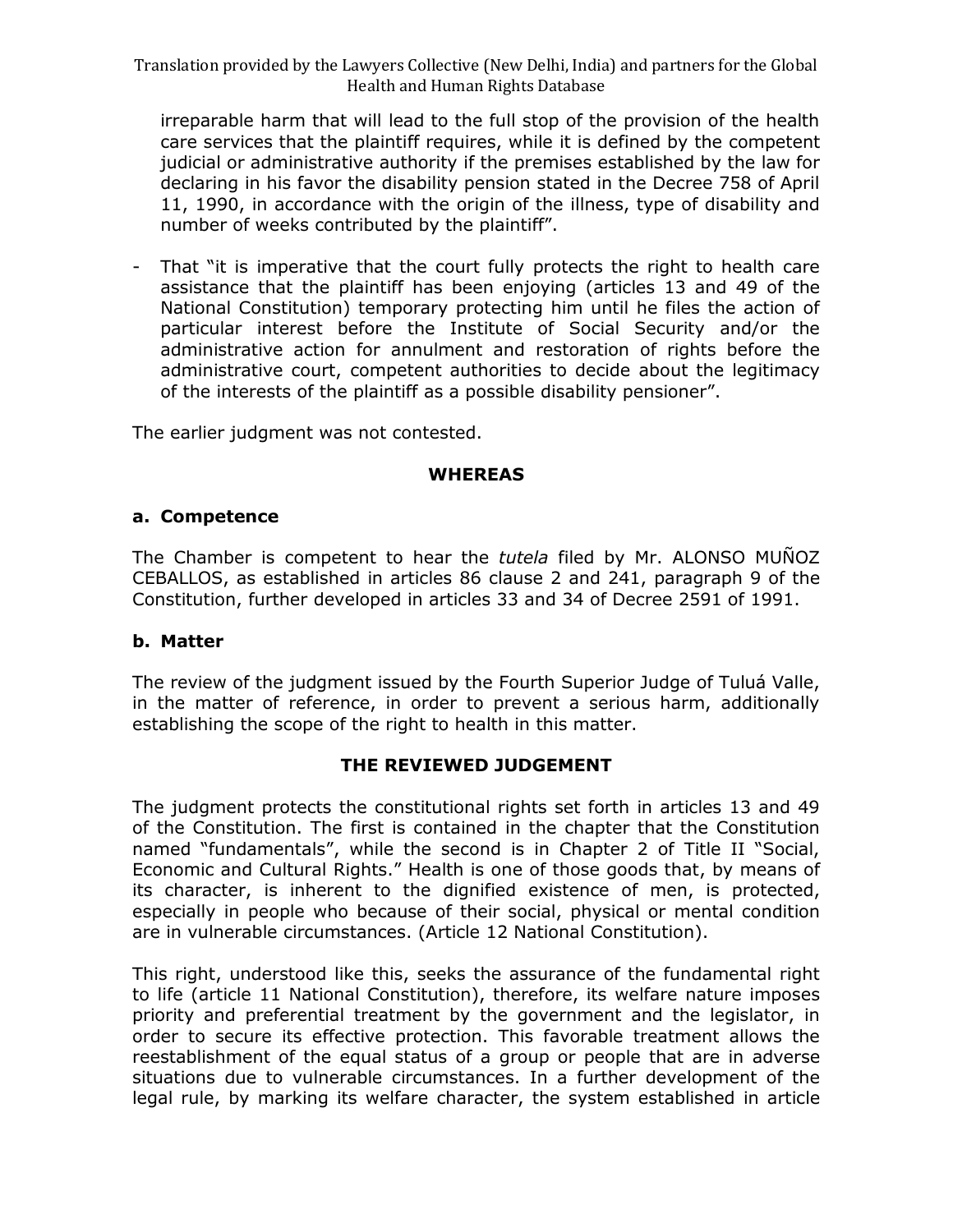49 of the Fundamental Statute, that health is a public service for which the State is responsible, guaranteeing all people access, promotion, protection and recovery of this right. It is added that the government is in charge of directing, regulating, and establishing policies aimed at the provision of services by private entities, and defining the competences assigned to national, local and private entities, in order to guarantee that the provision of services is made in a decentralized and participatory manner. The regulation also defers to the law defining the circumstances in which health care services will be free and mandatory. Likewise, there is established an obligation by all people to seek the improvement, maintenance and recovery of their health and their community's health, by avoiding harmful actions or omissions and disobedience of the public health authorities.

This right was not expressly enshrined in the Constitution of 1886. Addressing its essential character, the International Covenant on Rights of the United Nations, establishes it by setting forth "the right of everyone to the enjoyment of the highest attainable standard of physical and mental health" (article 12).

The constitutional declaration (articles 13 and 49) is a response to the urgency of finding a solution to the complex difficulties that have arisen from the provision of public health care services. This declaration shows the orientation of the State to provide those needs and to commit actions by the State to address it.

The right to health comprises, in its legal nature, a group of elements that can be grouped into two main groups: the first one identifies the right as an immediate expression of the right to life, therefore attacking the heath of a person is equivalent to attacking his or her own life, therefore behaviors that attack the environment (numeral 1. Article 49 National Constitution) are treated concurrently with health issues; this is in addition to the fact that the recognition of the right to health prohibits willful or negligent conduct that harms others, by imposing on the wrongdoer criminal or civil liabilities, in accordance with the circumstances. For these aspects, the right to health is a fundamental right. The second group of elements gives the right to health an assistance character, by reference to the welfare state since it imposes concrete actions, as a result of regulations, aimed at the provision of the corresponding public services, in order to assure the enjoyment not only of health care assistance, but additionally hospital, laboratory and pharmaceutical services. The line between the right to health as fundamental and as a welfare right is vague and, most importantly, changes in accordance with the circumstances of each case (article 13 National Constitution), but in principle, it can be stated that the right to health is a fundamental right when it is related to protecting life.

This topic allows pointing out that, regarding judicial regimes of Human Rights, the first one being fundamental rights, the exercise of such rights is the base of all rights included in the legal framework. Therefore, it is imperative to state that fundamental rights only retain their nature in its primary manifestation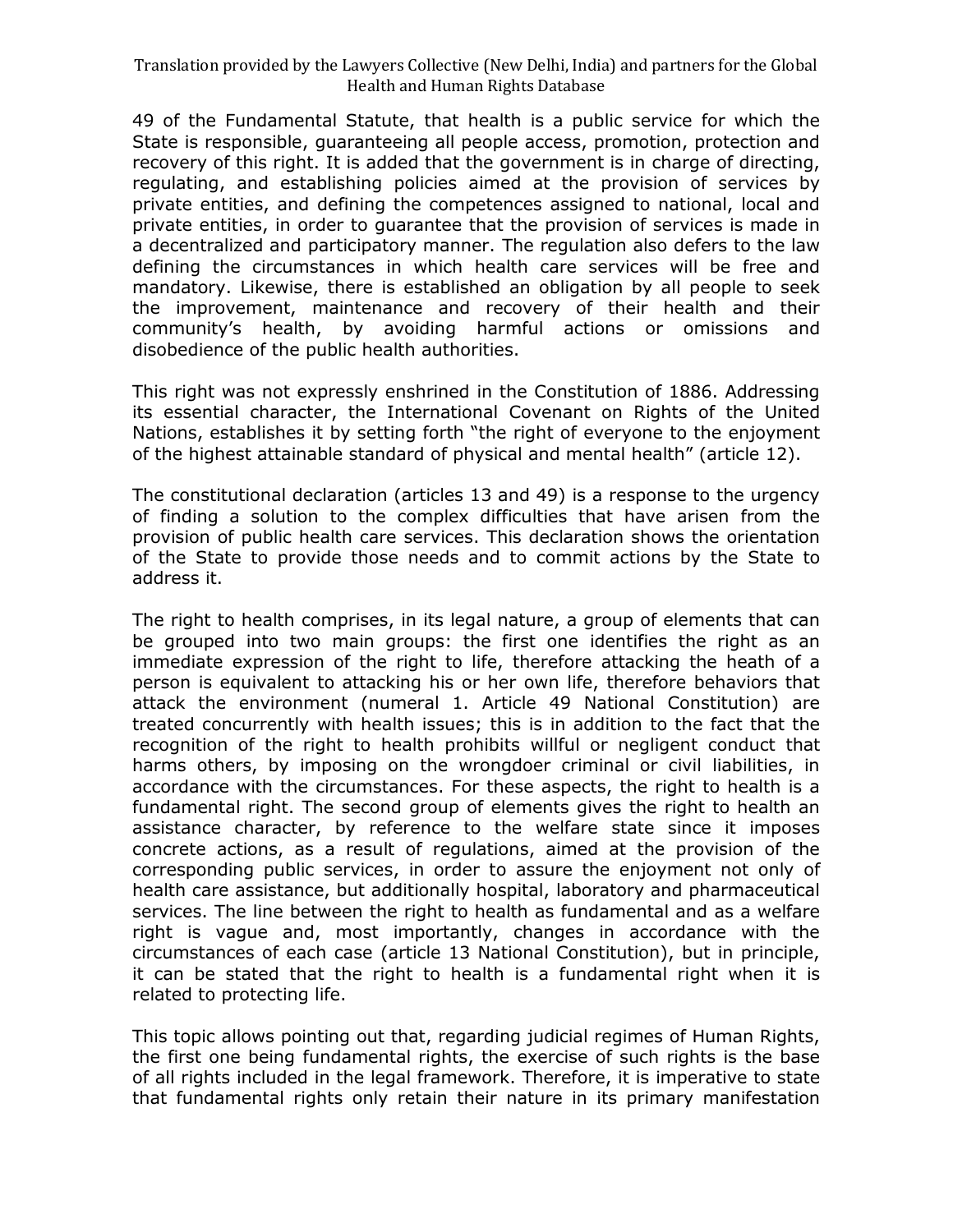and can be the subject of protection by *tutela*. Notwithstanding the foregoing, general circumstances of economic and social development allow broadening the space of liberty and of other rights inherent to a person, or individual circumstances may allow so for in special cases.

In this specific case, the plaintiff is affected by a serious illness (AIDS), has been receiving health care services provided by the Institute of Social Security, in recognition of his right to health, and the preservation of this right depends on the statement made by an occupational physician of the Institute of Social Security of Cali that he only "gave him an extension of 30 days," while the physicians of the same institute in Tuluá gave him an extension of 180 days of health care services, with the possibility to extend it in successive periods.

The decision of the Court of First Instance is right because it guarantees the right to health of the plaintiff, which is the focus of his action, as a temporary protection order mechanism, while the administrative authority declares the possibility to continue receive services, which, in the case that it is a negative decision for the plaintiff, will be subject to judicial debate. Additionally, because is necessary to protect the right to health of the plaintiff, there is no doubt that he can demand it from any welfare institution, where such services are provided free of charge, by virtue of the duty of the State to guarantee the health of this kind of patient; however, because of their special circumstances and as the Institute of Social Security is only a social security entity subject to regulations and legal proceedings that must be taken into account, and not a welfare public institution, it should be subject to its own regime, but it is relevant, in order to protect an irrefutable fundamental right, that this Court order that entity to define the health care rights or those related to the disability pension or other of which the plaintiff could be a beneficiary, within a period of fifteen (15) business days, counted from the notification of this decision and that in the meantime continue providing the services.

Accordingly, the Court will partially confirm the decision under review in order to guarantee the right to health, based on the considerations and circumstances mentioned in this document (article 2 Decree 2591/1991) and will add to the decision in order to protect such right.

The Constitutional Court, Chamber of Revision of *Tutela*, taking into account the above mentioned considerations, administering justice, on behalf of the People and by the authority provided by the Constitution,

### RESOLVES:

**First. TO PARTIALLY CONFIRM** the decision of the Fourth Superior Judge of Tuluá Valle, of March 25 of 1992, regarding the referenced action.

**Second.** To order to the Institute of Social Security to define the health care rights or those related to the disability pension or other of which the plaintiff